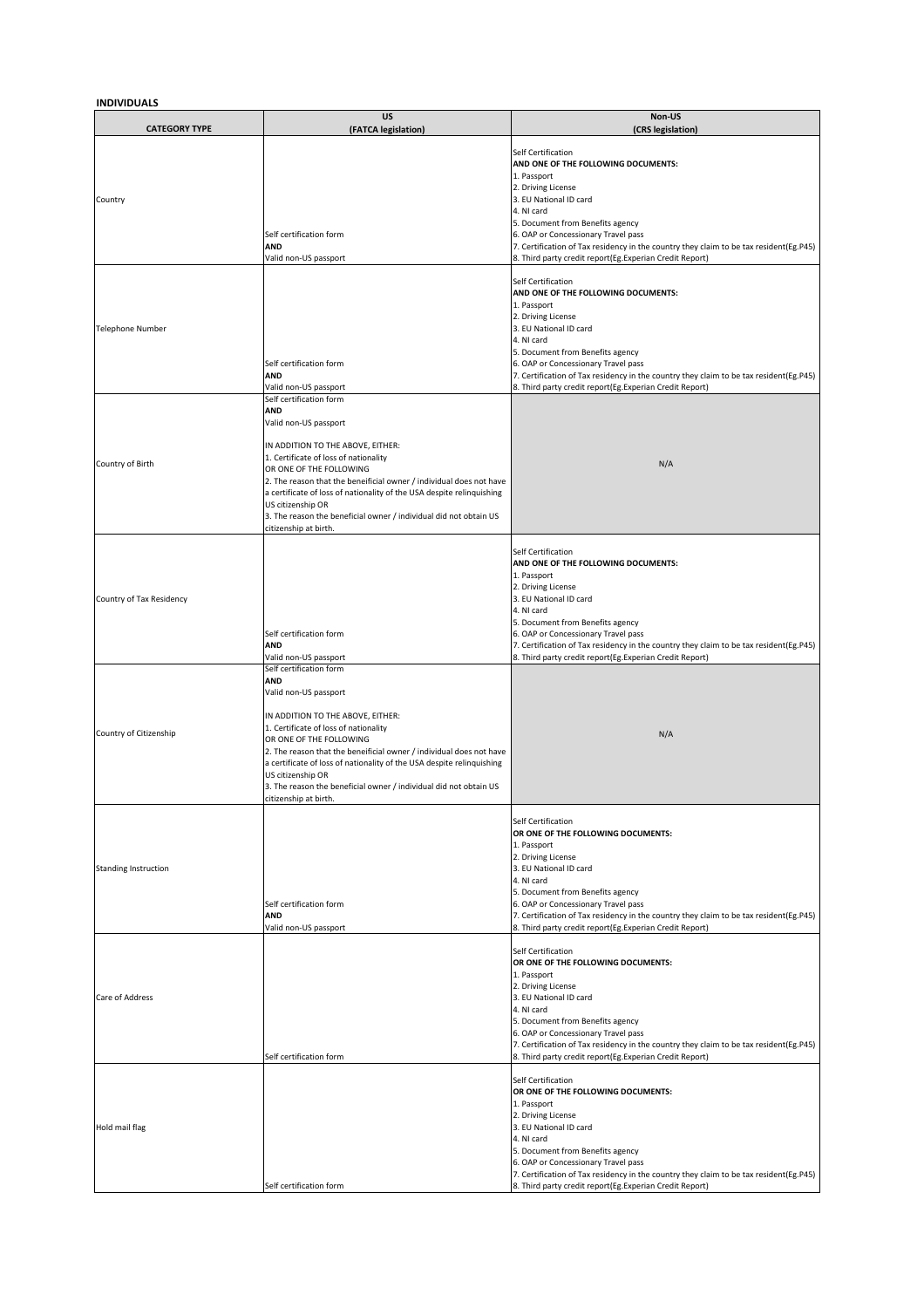| Country in Power of Attorney | Self certification form | Self Certification<br>OR ONE OF THE FOLLOWING DOCUMENTS:<br>1. Passport<br>2. Driving License<br>3. EU National ID card<br>4. NI card<br>5. Document from Benefits agency<br>6. OAP or Concessionary Travel pass<br>7. Certification of Tax residency in the country they claim to be tax resident(Eg.P45)<br>8. Third party credit report(Eg.Experian Credit Report) |
|------------------------------|-------------------------|-----------------------------------------------------------------------------------------------------------------------------------------------------------------------------------------------------------------------------------------------------------------------------------------------------------------------------------------------------------------------|
| Country in Signatory Address | Self certification form | Self Certification<br>OR ONE OF THE FOLLOWING DOCUMENTS:<br>1. Passport<br>2. Driving License<br>3. EU National ID card<br>4. NI card<br>5. Document from Benefits agency<br>6. OAP or Concessionary Travel pass<br>7. Certification of Tax residency in the country they claim to be tax resident(Eg.P45)<br>8. Third party credit report(Eg.Experian Credit Report) |